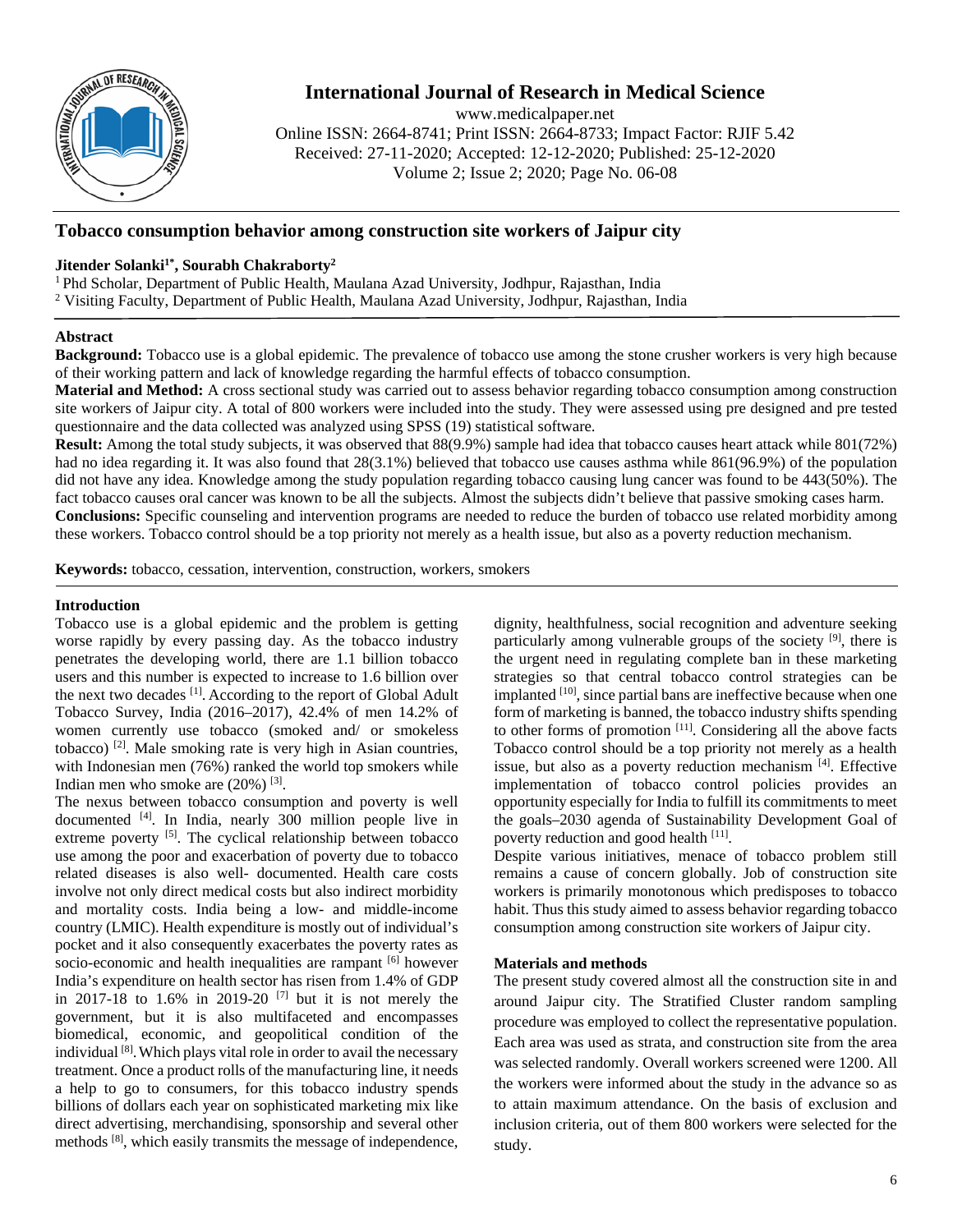- 1. Workers present on the day of examination and had completed 15 years of age.
- 2. Workers who consumed tobacco in any form

#### **Exclusion criteria**

- 1. Individuals suffering from any systemic problem and
- 2. Individuals who are not willing to participate in the study.

Ethical clearance was obtained from the ethical committee of the institute, and the permission to conduct study was obtained from the construction site supervisors.

#### **Calibration**

Oral examination of the entire study participant was carried out by single investigator. Examiner was trained and calibrated in the Department of Public Health Dentistry, by a senior faculty member. Training took 2 days, and further 2-3 days for calibration. First, the examination was conducted on the group of 10 participants with a wide range of disease conditions and then twenty preselected individuals were examined twice consistently, with a time interval of at least 30 minutes and the result of both the examination were compared to estimate the extent and nature of diagnostic variability

#### **Examination and data collection**

Global Tobacco Surveillance system and manual for tobacco cessation (2005) was used for data collection through predesigned and pre- tested performa Demographic, personal and knowledge and attitude regarding tobacco use of each study participant was also recoded.

#### **Study setting**

A clean well illuminated and ventilated room with two gates one for entry and one for exit was selected for examination to avoid crowding and noise. The workers were made to sit on a chair at a place with sufficient natural daylight. A table, on which instruments were arranged, was placed within easy reach of the examiner. Clinical oral examinations were carried out by a single examiner, who was assisted by the recorder while examining the participant and called out the scores for each item of examination clearly, and the recorder then entered it in the pro forma for each participant examined

#### **Statistical analysis**

The data for the present study was entered in the Microsoft Excel 2007 and analyzed using the SPSS statistical software 19.0 Version. The descriptive statistics included mean, standard deviation, frequency and percentages.

#### **Result**

The present study was aimed to assess behavior regarding tobacco consumption among construction site workers of Jaipur city It was observed that all the study participants 800 (100.0%) study subjects who consumed tobacco in some form or the other. Among the total 212 (26.6%) were smokers, 233 (29.2%) consumed smokeless tobacco and 353 (44.2%) used both smoke and smokeless form of tobacco (Table 1). When the behaviour and knowledge of the study subjects was assessed it was observed that 79 (9.9%) study subjects had idea that tobacco causes heart

attack while 721 (72%) had no idea regarding tobacco causes heart attack. It was also found that 25 (3.1%) of the study subjects believed that tobacco causes asthma, while 775 (96.9%) of the study population did not have any idea about the relation between tobacco use and asthma. When the knowledge among the study population regarding tobacco causing lung cancer was assessed it was observed that half of the study population new about it and rest half had no idea about tobacco causing lung cancer. The fact that tobacco causes oral cancer was well known to 772 (90.6%) of the study population and 28 (9.4%) disagreed the fact that tobacco causes oral cancer. Out of total study population 46 (5.6%) believed that passive smoking is harmful while 754 (94.4%) disapproved to this fact (Table 2).

**Table 1:** Demographic Variables of the Study Population

| <b>Variables</b> | N(800) | Percentage% |  |
|------------------|--------|-------------|--|
| Age Groups       |        |             |  |
| 15-20            | 9      | (1.2%)      |  |
| 21-25            | 73     | $(9.2\%)$   |  |
| $26 - 30$        | 134    | $(16.8\%)$  |  |
| $31 - 35$        | 153    | $(19.2\%)$  |  |
| 36-40            | 108    | $(13.6\%)$  |  |
| <40              | 320    | $(40.0\%)$  |  |
| Education        |        |             |  |
| Illiterate       | 12     | $(1.6\%)$   |  |
| Primary          | 515    | $(64.4\%)$  |  |
| High school      | 185    | (23.2%)     |  |
| Intermediate     | 54     | $(6.8\%)$   |  |
| Graduate         | 9      | $(1.2\%)$   |  |
| Degree           | 12     | $(1.6\%)$   |  |
| Postgraduate     | 9      | $(1.2\%)$   |  |
| Tobacco use      |        |             |  |
| Smoking          | 212    | (26.6%)     |  |
| Smokeless        | 233    | (29.2%)     |  |
| Both             | 353    | $(44.2\%)$  |  |
| Years of working |        |             |  |
| 15-20            | 601    | (75.2%)     |  |
| 21-25            | 86     | $(10.8\%)$  |  |
| 26-30            | 19     | $(2.4\%)$   |  |
| 31-35            | 80     | $(10.0\%)$  |  |
| $36 - 40$        | 9.6    | $(1.2\%)$   |  |
| More than 40     | 3.2    | $(0.4\%)$   |  |

**Table 2:** Knowledge regarding health consequences of tobacco consumption among the study participants

| <b>Variables</b>             | N(800) | Percentage% |  |
|------------------------------|--------|-------------|--|
| Tobacco causing heart attack |        |             |  |
| Yes                          | 79     | $(9.9\%)$   |  |
| No                           | 721    | $(90.1\%)$  |  |
| Tobacco causing asthma       |        |             |  |
| Yes                          | 25     | $(3.1\%)$   |  |
| No                           | 775    | $(96.9\%)$  |  |
| Tobacco causing lung cancer  |        |             |  |
| Yes                          | 400    | $(50\%)$    |  |
| N <sub>0</sub>               | 400    | (50%)       |  |
| Tobacco causing oral cancer  |        |             |  |
| Yes                          | 772    | $(96.6\%)$  |  |
| N <sub>0</sub>               | 28     | $(3.5\%)$   |  |
| Is passive smoking harmful   |        |             |  |
| Agree                        | 46     | $(5.8\%)$   |  |
| disagree                     | 754    | $(94.3\%)$  |  |